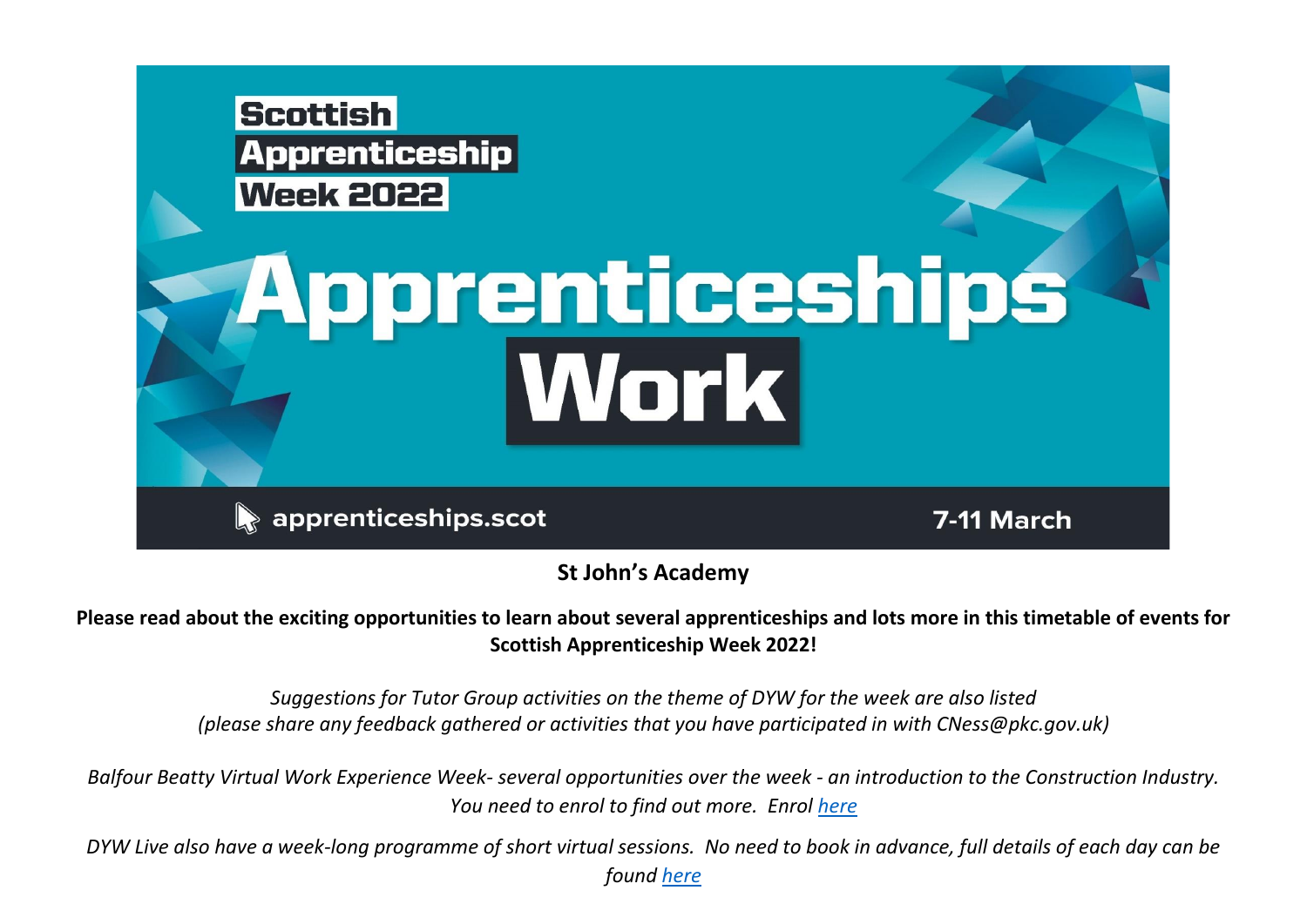# **MONDAY 7TH MARCH**

|                  | Tutor Group Activity: Register on My World of Work and/or update pupil profiles                                                                                                                                                                                                                                                                                                                                                                                                                                                                      |  |
|------------------|------------------------------------------------------------------------------------------------------------------------------------------------------------------------------------------------------------------------------------------------------------------------------------------------------------------------------------------------------------------------------------------------------------------------------------------------------------------------------------------------------------------------------------------------------|--|
| 9:40am - 10:30am | My World of Work Virtual Meet the Expert - Foundation Apprentice Early Learning &<br><b>Childcare.</b> 9:40am-10:30am. Register here or use the QR Code to register                                                                                                                                                                                                                                                                                                                                                                                  |  |
|                  | <b>About this Event</b><br>Meet Bethany who is still at school, whilst studying a Foundation Apprenticeship in Social<br>Services: Children and Young People. You'll get the opportunity to ask Bethany questions and<br>learn about how the foundation apprenticeship works and more about the early learning and<br>childcare sector.<br><b>Outcomes</b><br>Align interests to skills and careers, connection between skills and work, making career<br>decisions, recognise range of skills, routes and qualification pathways, understand sector |  |
|                  | skills and knowledge                                                                                                                                                                                                                                                                                                                                                                                                                                                                                                                                 |  |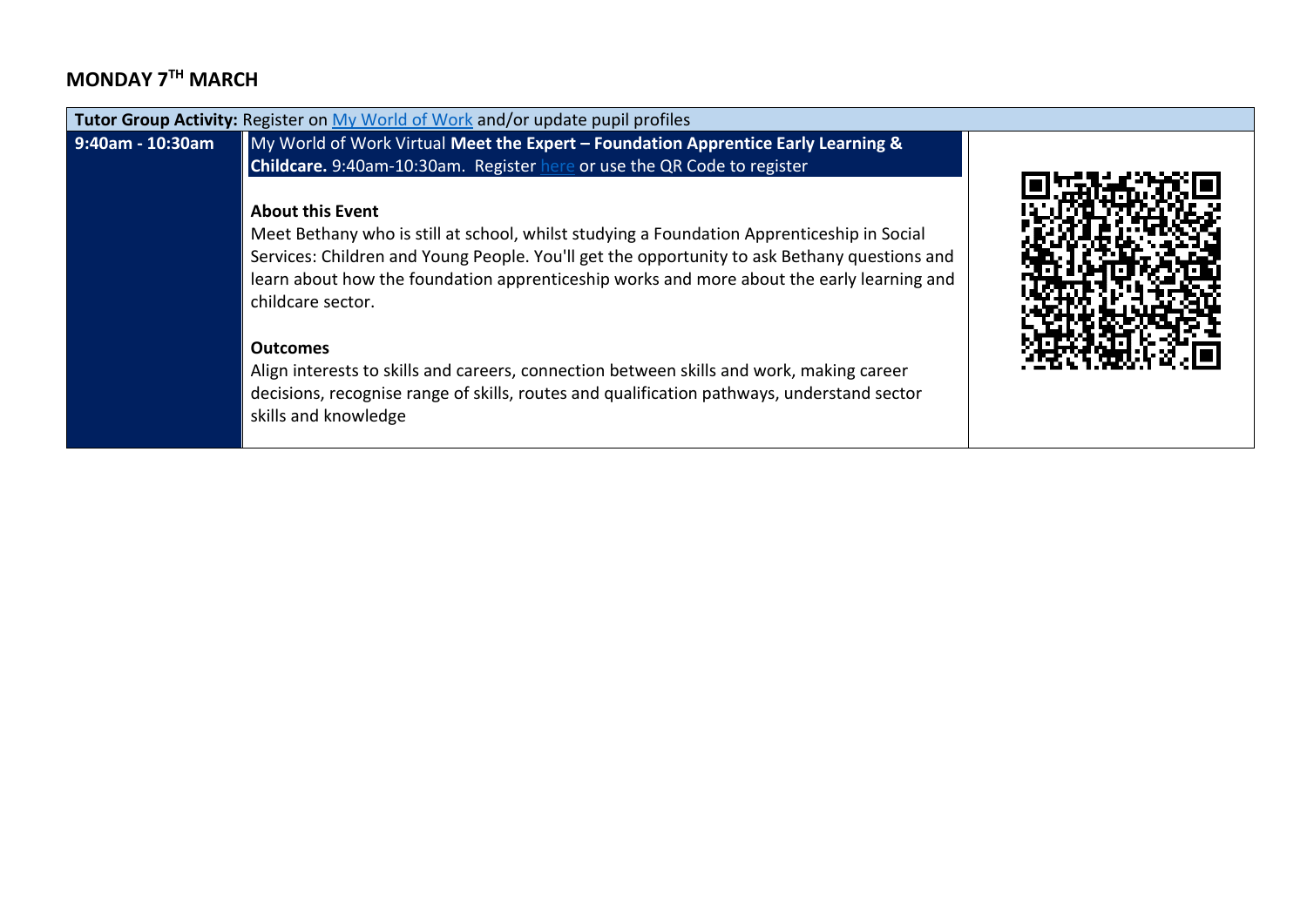# **TUESDAY 8TH MARCH**

| Tutor Group Activity: New DYW Pupil Noticeboard discussion - what would pupils like to see on this, ideas to make it interesting, pupil involvement etc |                                                                                                                                                                                                                                                                                                                                                                                                                                                                                                                                                                                                                                                                                                                                                                                                                                                                                                                                                                                                                                                                                                                                                                                                                                                                                                                                                                                                                                                                                                                                                                                                                        |  |
|---------------------------------------------------------------------------------------------------------------------------------------------------------|------------------------------------------------------------------------------------------------------------------------------------------------------------------------------------------------------------------------------------------------------------------------------------------------------------------------------------------------------------------------------------------------------------------------------------------------------------------------------------------------------------------------------------------------------------------------------------------------------------------------------------------------------------------------------------------------------------------------------------------------------------------------------------------------------------------------------------------------------------------------------------------------------------------------------------------------------------------------------------------------------------------------------------------------------------------------------------------------------------------------------------------------------------------------------------------------------------------------------------------------------------------------------------------------------------------------------------------------------------------------------------------------------------------------------------------------------------------------------------------------------------------------------------------------------------------------------------------------------------------------|--|
| $9.30$ am - 11am                                                                                                                                        | Career Ready/CMS Virtual International Women's Day Masterclass - Make Connections, Get<br>Ahead! Open to all S5/6 identifying as female. 9:30-11am. Register here or use the QR code<br><b>ASAP</b><br><b>About this Event</b><br>Now in its twelfth year, the CMS Masterclass is run in collaboration with Career Ready and<br>offers female students the opportunity to meet and learn from a group of inspiring<br>professional women from a variety of organisations and backgrounds. Career Ready is a<br>national charity at the heart of a network of educators and employers who all believe that<br>every young person deserves the opportunity to kick-start a rewarding future.<br>CMS is a future facing global law firm with over 70 offices in more than 40 countries. We<br>combine the expertise, talent and passion of our people to deliver industry-leading education<br>and social mobility initiatives that not only inspire the next generation of professionals, but<br>equip them with the knowledge, skills and experience to succeed. Working with Career Ready,<br>we created this event to meet some of the specific needs of female students and to coincide<br>with International Women's Day.<br><b>Objectives</b><br>give students the opportunity to meet and hear from a range of different professional<br>$\bullet$<br>women<br>provide students with practical career tips<br>$\bullet$<br>help improve the students' confidence<br>$\bullet$<br>showcase the importance of networking, making connections and building relationships -<br>$\bullet$<br>both online and in person |  |
|                                                                                                                                                         |                                                                                                                                                                                                                                                                                                                                                                                                                                                                                                                                                                                                                                                                                                                                                                                                                                                                                                                                                                                                                                                                                                                                                                                                                                                                                                                                                                                                                                                                                                                                                                                                                        |  |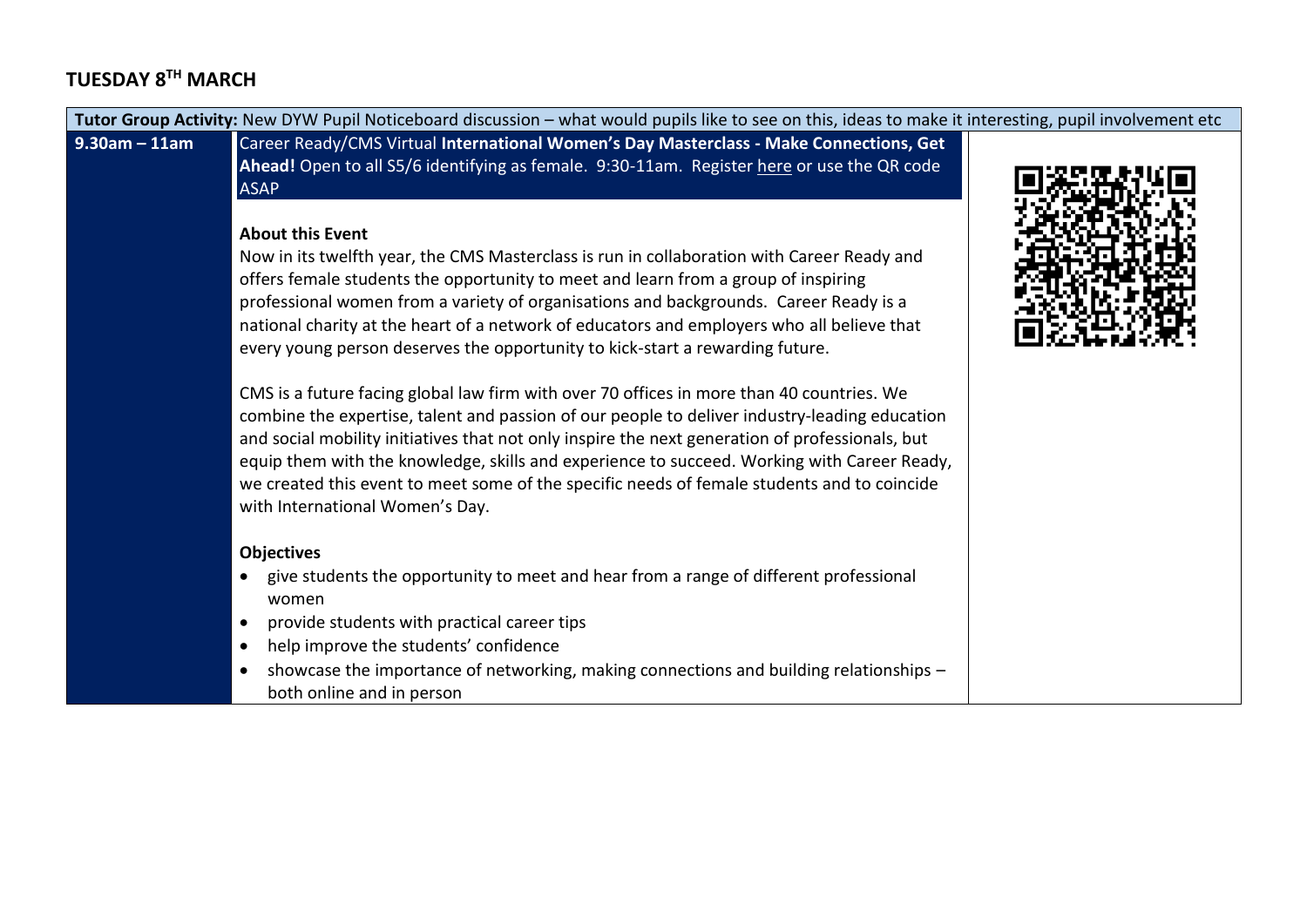| $12$ noon - 1pm    | Perth College UHI Apprenticeships Information Virtual Session Graduate Apprenticeship Civil<br>Engineering, 12noon-1pm. Book here or use the QR code<br><b>About this Event</b><br>Are you a problem-solver? Could you design and construct infrastructure that will meet the<br>needs of today without compromising the needs of the future? Civil engineering is an exciting<br>career, especially in the current climate. Civil engineers are best placed to address the<br>technical, social, environmental, and economic challenges facing society, such as the climate<br>emergency, the automation and digitisation of the construction industry, urbanisation, and the<br>demands of a growing population. This session will cover the course content and there will be<br>time for Q&A at the end.                                                                                                                                                                                                                                           |  |
|--------------------|-------------------------------------------------------------------------------------------------------------------------------------------------------------------------------------------------------------------------------------------------------------------------------------------------------------------------------------------------------------------------------------------------------------------------------------------------------------------------------------------------------------------------------------------------------------------------------------------------------------------------------------------------------------------------------------------------------------------------------------------------------------------------------------------------------------------------------------------------------------------------------------------------------------------------------------------------------------------------------------------------------------------------------------------------------|--|
| $1:40$ pm – 2:20pm | My World of Work Virtual Meet the Expert - Technology, Solution Architect. 1:40-2:20pm.<br>Register here or use the QR code<br><b>About this Event</b><br>Software and technology touches almost everything we do - energy usage, banking, consumer<br>electronics, education. Learn about the role of a solution architect. Our expert John designs<br>technology solutions for the organisation CGI who are among the world's largest IT and<br>business consulting firms. Presented with business challenges, he supports them to find<br>technology solutions to meet their goals. In this session, John will talk through what his role<br>entails and different routes to work including various apprenticeships.<br><b>Outcomes</b><br>Align interests to skills and careers, connection between skills and work, connection between<br>subject choices and work, employer pathways, How skills, interests and strengths relate to<br>work, making career decisions, recognise interesting pathways, understand sector skills and<br>knowledge |  |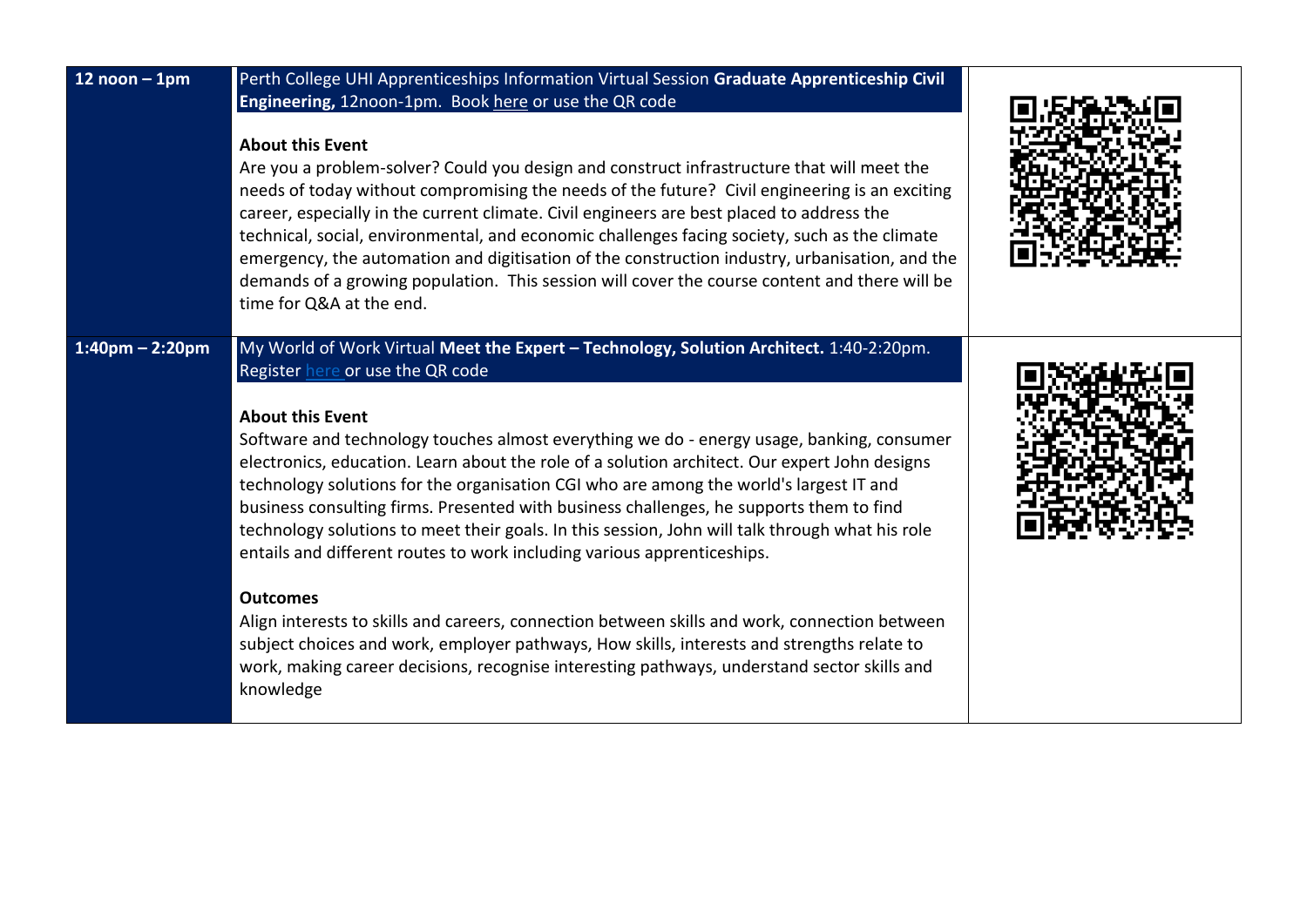## **5:30pm – 6:30pm** University of Glasgow Virtual Session. **Software Engineering Graduate Apprenticeships.**  17:30-18:30. Register [here](https://www.eventbrite.co.uk/e/scottish-apprentice-week-uofg-software-engineering-graduate-apprenticeships-tickets-264181543107) or use the QR code to register

#### **About this Event**

Join this short webinar to learn about 2022 GA opportunities direct from our employers and their apprentices. You will have the chance to ask them directly what it is like to be a graduate apprentice in their organisations.

- Our Employers will provide detail on 2022 opportunities with them and how to apply.
- Our current Graduate Apprentices will share what it is like to be a Graduate Apprentice in the workplace and in university.
- The UofG GA Team are on hand to answer any questions regarding university life and programme content.

### **Studying Software Engineering on the UofG Graduate Apprenticeship**

Like a traditional degree our Software Engineering GA is a four year programme and students graduate with a BSc (Hons). Why choose a GA at UofG:

- Make a difference from the start, with hands on work experience on live projects
- Earn a salary and fees are still covered by SAAS
- Apply directly to Partner Employers, so UCAS applications are not affected
- Diverse Partner Employers from start-ups to household names like Barclays and the BBC
- Best of both worlds as a team member at work and student at university
- Learn from an award-winning teaching team
- Gain a world class degree in Software Engineering with the option to specialise in Cyber Security, Systems Engineering or Data Science.

### **Who should attend?**

This informal and informative session is aimed at:

- School and college students interested in software engineering, studying their highers or HNC/D, and their parent/carers
- High school teachers and college lecturers focusing on Maths, Sciences, ICT subjects or careers advisors
- Those with software engineering skills, exploring how a GA could boost their career Graduate Apprenticeships are funded by the Scottish Funding Council

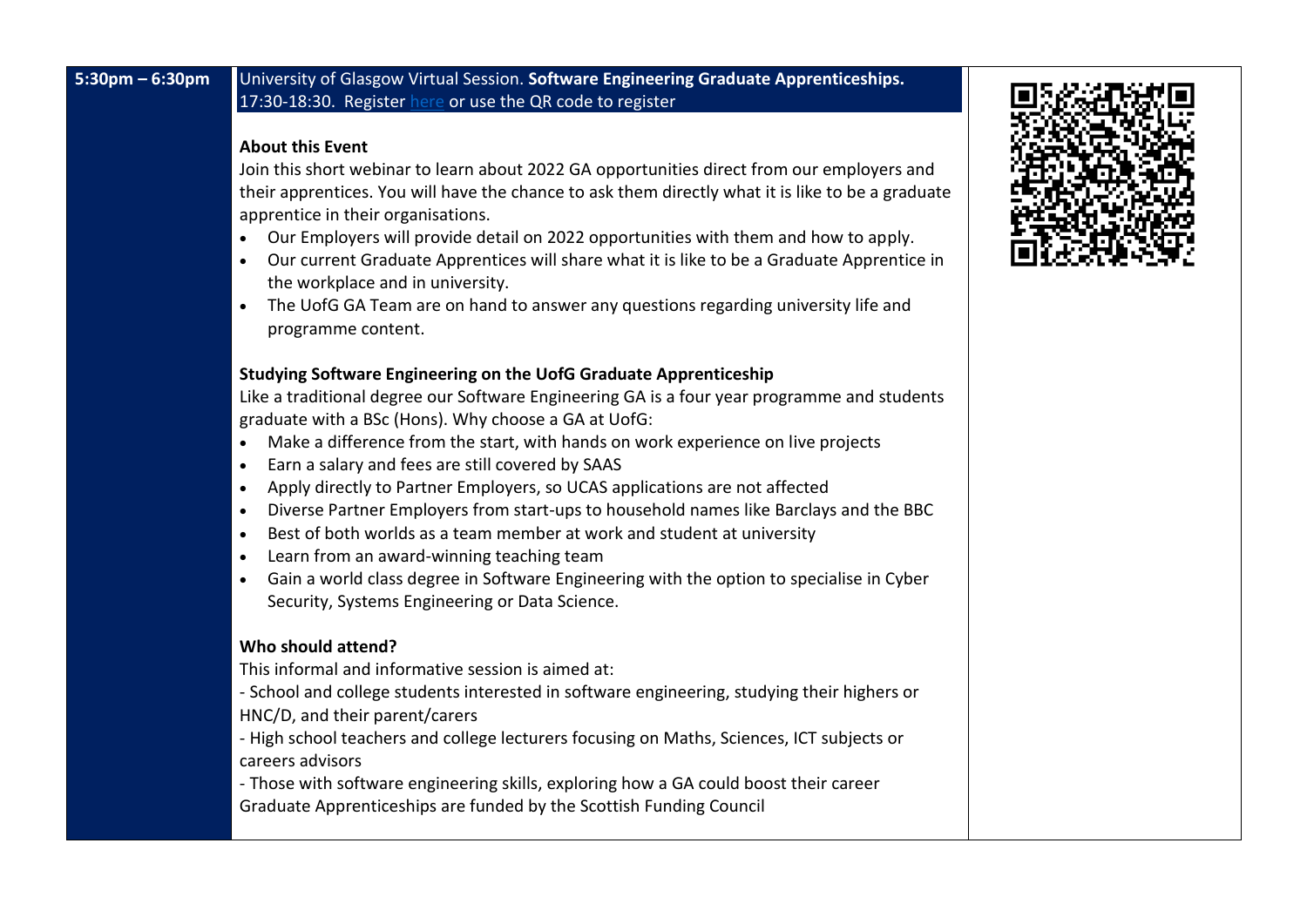# **WEDNESDAY 9TH MARCH**

| Tutor Group Activity: Work Experience Week discussion - what Employers would pupils be interested in linking with? |                                                                                                                                                                                                                                                                                                                                                                                                                                                                                                                                                                                                                                                                                                                                                                                                                                                                                                                                                                                                                                                                                                                                                                                            |                                   |
|--------------------------------------------------------------------------------------------------------------------|--------------------------------------------------------------------------------------------------------------------------------------------------------------------------------------------------------------------------------------------------------------------------------------------------------------------------------------------------------------------------------------------------------------------------------------------------------------------------------------------------------------------------------------------------------------------------------------------------------------------------------------------------------------------------------------------------------------------------------------------------------------------------------------------------------------------------------------------------------------------------------------------------------------------------------------------------------------------------------------------------------------------------------------------------------------------------------------------------------------------------------------------------------------------------------------------|-----------------------------------|
| $10:30$ am - 11am                                                                                                  | <b>School Visit by Gleneagles Hotel</b>                                                                                                                                                                                                                                                                                                                                                                                                                                                                                                                                                                                                                                                                                                                                                                                                                                                                                                                                                                                                                                                                                                                                                    | Pupils organised by Class Teacher |
|                                                                                                                    | Gleneagles Hotel - school visit to discuss working in hospitality in Tutor Group. S4/5/6                                                                                                                                                                                                                                                                                                                                                                                                                                                                                                                                                                                                                                                                                                                                                                                                                                                                                                                                                                                                                                                                                                   |                                   |
| $9:45am - 2:30pm$                                                                                                  | Founders4Schools Virtual Sessions. Careers in the Spotlight: Real People, Real Stories<br>9:45-10:15 Maths & Health<br>11am-11:30 Spotlight on Careers with Digital Skills<br>12:30-13:00 Spotlight on Careers in Sustainability<br>14:00-14:30 Putting the A in STEAM – careers combining STEM, art and creativity<br>Register here to book individual sessions or register using the QR code<br><b>About this Event</b><br>In conjunction with National Careers Week, F4S Digital presents Careers in the Spotlight<br>with 4 free online sessions focusing on careers in Health, Digital Sustainability and STEAM.<br>We invite schools, students and young people interested in discovering more about<br>different career paths to join a 30 minute event to hear from inspirational role models<br>about what it means to work in their job. They will share their stories and experiences of<br>the path they took: the subjects they studied, skills they have learned and who supported<br>their journey. Come along to this free online event to be inspired and get informed about<br>your future career path. Suitable for secondary aged students aged 11 years +. There will |                                   |
|                                                                                                                    | be an opportunity to ask questions speakers during this live event.                                                                                                                                                                                                                                                                                                                                                                                                                                                                                                                                                                                                                                                                                                                                                                                                                                                                                                                                                                                                                                                                                                                        |                                   |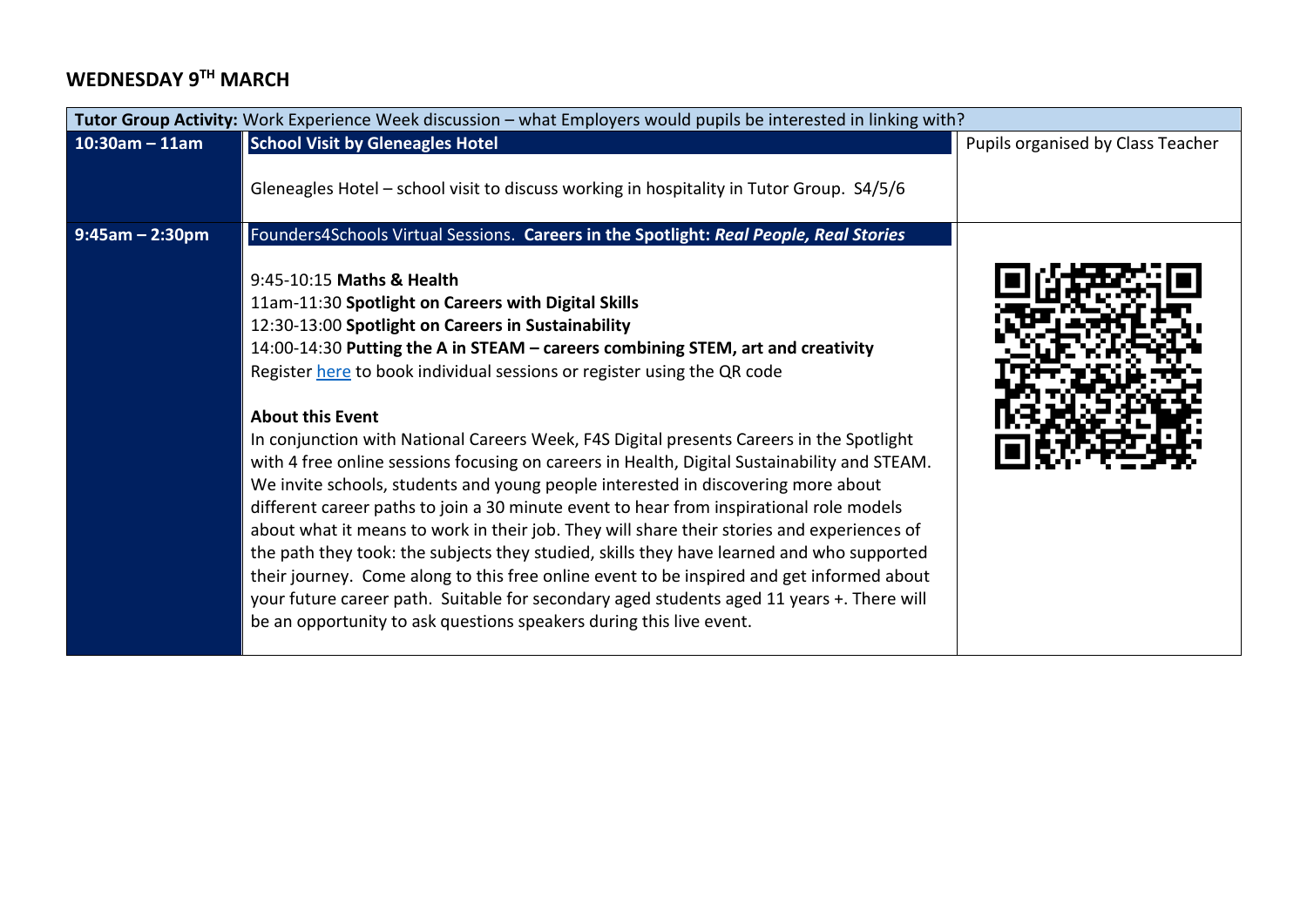## **THURSDAY 10TH MARCH**

**Tutor Group Activity: DYW Podcast Discussion –** St John's will have it's own DYW Podcast but we need a name and a logo – suggestions for names/drawings welcomed. A brief will be shared with teachers Founders4Schools Virtual Sessions. **Spotlight on Digital Skills. Career Spotlight Day for Scottish Schools About the Event** Founders4Schools in partnership with Skills Development Scotland invites schools & students wanting to know more about the different careers in the digital & tech sectors. Speakers include apprentices coming from companies such as Microsoft, Weir Minerals, the Army, and JP Morgan. Teachers & pupils can book [here.](https://www.eventbrite.co.uk/e/spotlight-on-digital-skills-career-spotlight-day-for-scottish-schools-tickets-255098756247?aff=Email)

## **9:45 - 10:15 - Digital skills every industry needs**

In today's world digital skills are a vital skill if you want to succeed, whether that means knowing about cybersecurity no matter the sector, understanding how to use multiple platforms in your admin role or helping your company with their web presence you need to embrace these skills. Hear from apprentices who will share their experiences.

## **11:00 - 11:30 - Computer Science & Coding**

As the world moves online, would you like to be involved in creating, building and maintaining it? Do you have a passion for technology and problem solving? Find out what early stage careers look like in the tech sector.

### **12:30 - 1:00 - Cybersecurity & Data Science**

Would you like to make the world a safer place? Are you interested in finding out big patterns that show how the world really works? Big things are happening in cybersecurity and data science. Hear from people working in these sectors about what it really means to work in cybersecurity & data science.

## **14:00 - 14:30 - Social/Creative Digital**

Are you the next big influencer? Do you have a passion for telling stories or being creative? Maybe a career in social and creative digital media is the right path for you. Come and hear what it really means to work in social & creative digital.

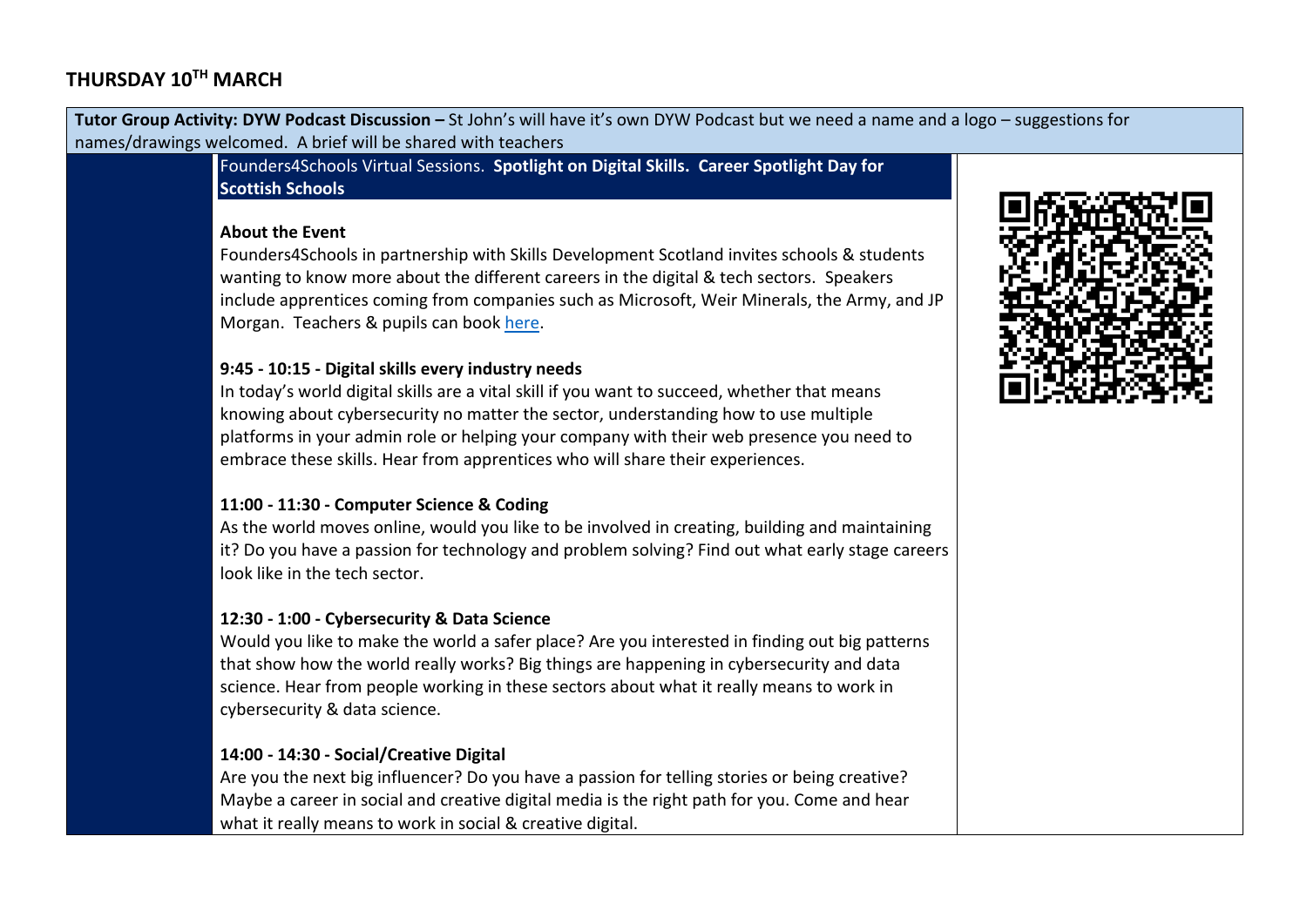| $10am - 11am$  | Perth College UHI Apprenticeships Virtual Information Session. Graduate Apprenticeship<br>Childcare session. 10am-11am. Book here or by using the QR code<br><b>About this Event</b><br>Are you passionate about improving children's lives? Do you want to shape the early years of<br>learning in Scotland and develop better practices in all areas of the childcare sector?<br>This session will introduce the Early Learning and Childcare Graduate Apprenticeship and give<br>more details about the course content and delivery.<br>Course information is available on the Perth College UHI website.                                                                                                                                                                                                                                                                                            |                                                                |
|----------------|---------------------------------------------------------------------------------------------------------------------------------------------------------------------------------------------------------------------------------------------------------------------------------------------------------------------------------------------------------------------------------------------------------------------------------------------------------------------------------------------------------------------------------------------------------------------------------------------------------------------------------------------------------------------------------------------------------------------------------------------------------------------------------------------------------------------------------------------------------------------------------------------------------|----------------------------------------------------------------|
| $2pm - 2:45pm$ | Carousel Training Centre Virtual Session Modern Apprenticeships in Early Years. 2pm-2:45pm.<br>Join the session using the Zoom link<br><b>About this Event</b><br>We have a number of exciting Modern Apprenticeship opportunities available across various<br>locations, enabling young people to earn as they learn, gain practical experience in a key sector,<br>and enhance their career prospects!<br>This year's theme is "Apprenticeships Work" and we will be sharing feedback from our very<br>own employers and apprentices on why they feel apprenticeships work for them.<br>Aimed at pupils/young individuals, especially those who are interested in a career in Early<br>Learning and Childcare. Employment advisors, teachers, parents and anyone else interested<br>are also welcome to attend and find out more on the Modern Apprenticeship programme. Join<br>using the Zoom link. | Zoom Link<br>https://us02web.zoom.us/j/81994<br>979924#success |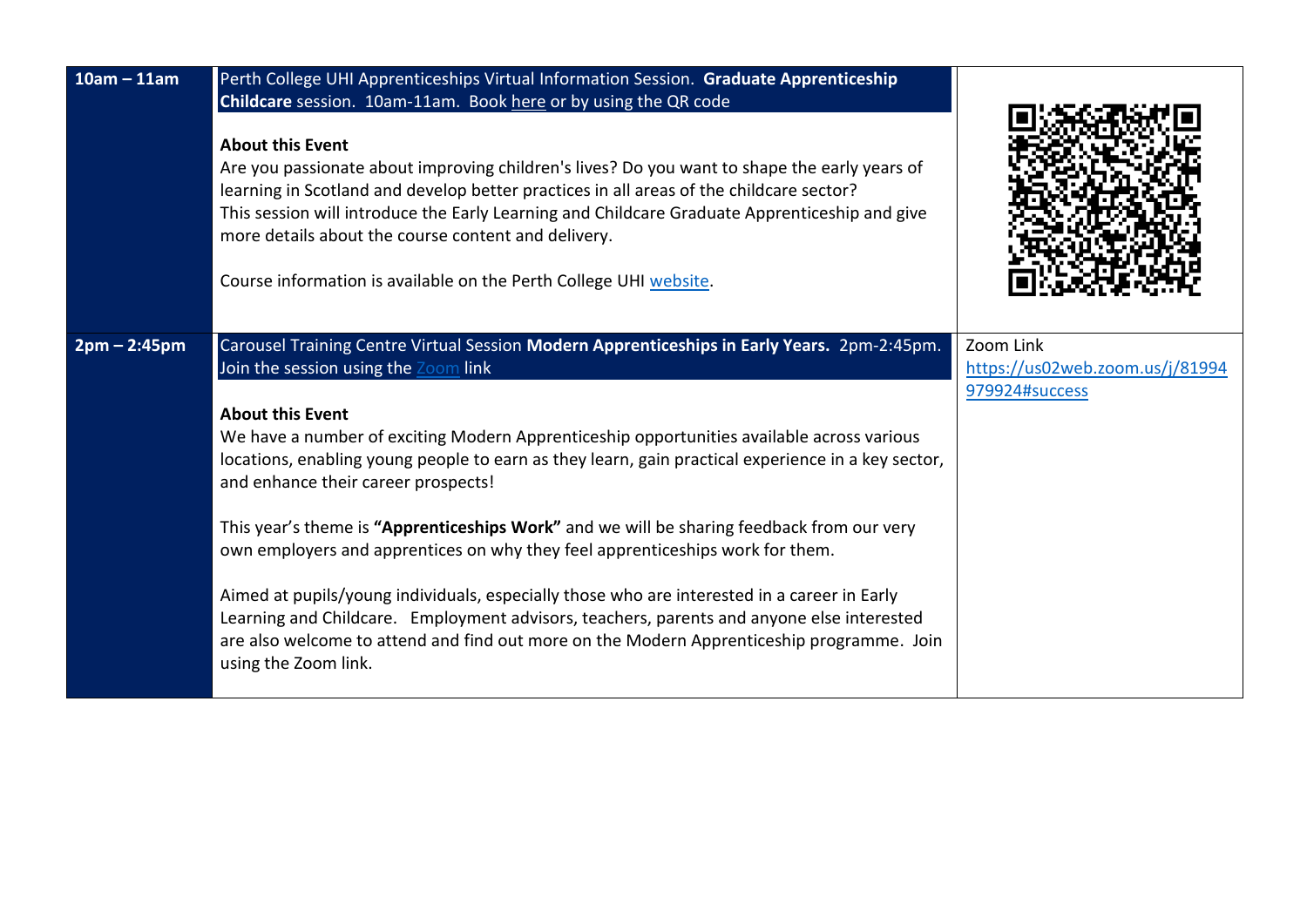| $6:30$ pm –<br>7:15 <sub>pm</sub> | Skills Development Scotland Virtual Session for Parents and Carers. Overview of Scottish<br>Apprenticeships. 6:30pm-7:15pm. Register here or by using the QR code                                                                                                                        |  |
|-----------------------------------|------------------------------------------------------------------------------------------------------------------------------------------------------------------------------------------------------------------------------------------------------------------------------------------|--|
|                                   | <b>About this Event</b><br>How much do you know about Scottish Apprenticeships? Sign up to this national webinar to<br>hear from SDS careers advisers about Foundation, Modern and Graduate Apprenticeships and<br>how work-based learning can open the door to a wide range of careers. |  |
|                                   | In order to access this session, you will require to have downloaded the Microsoft Teams app<br>on your device - we would advise that if you are using a mobile or tablet, you download this<br>prior to the session.                                                                    |  |